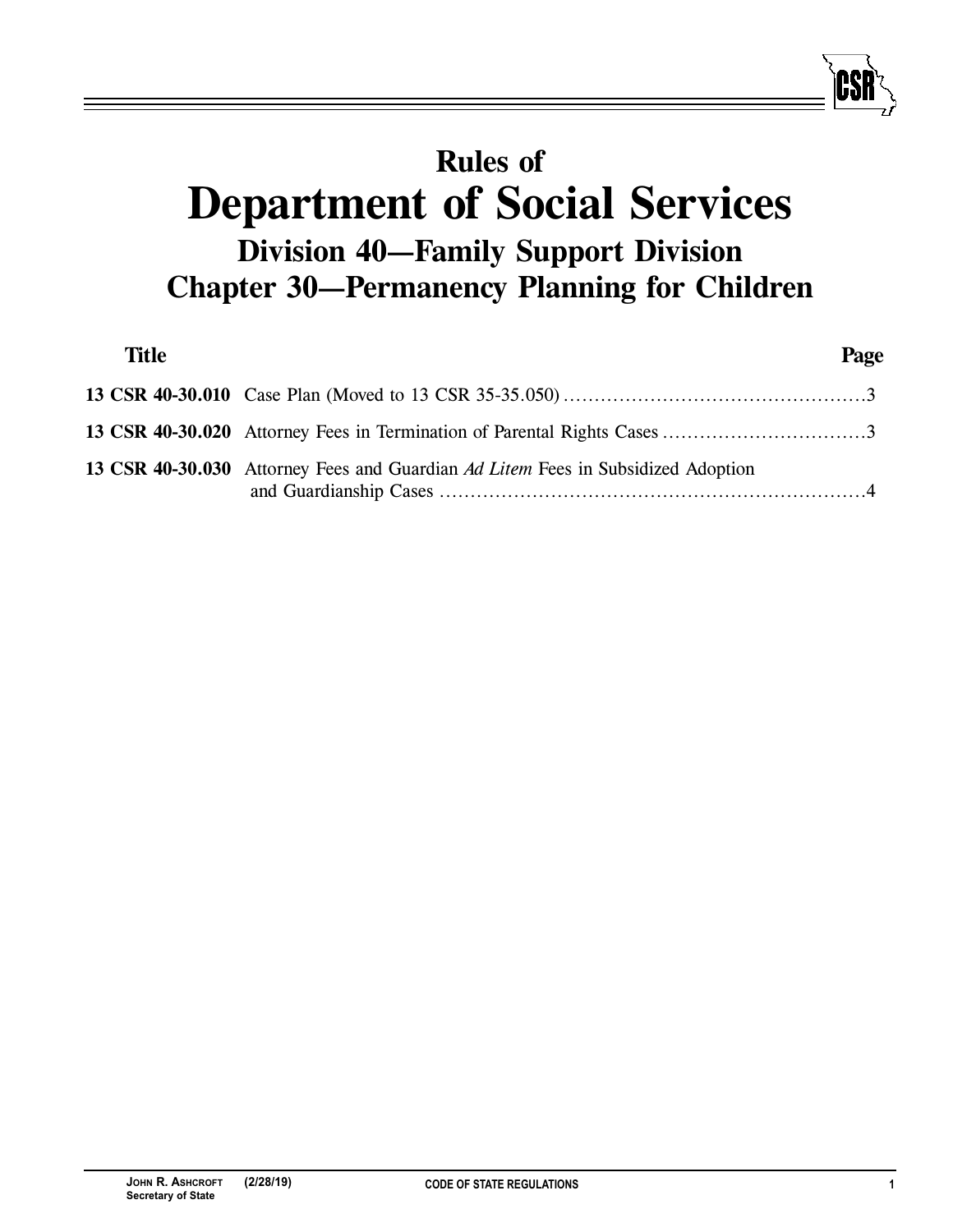

## **Title 13—DEPARTMENT OF SOCIAL SERVICES Division 40—Family Support Division Chapter 30—Permanency Planning for Children**

**13 CSR 40-30.010 Case Plan** (Moved to 13 CSR 35-35.050)

## **13 CSR 40-30.020 Attorney Fees in Termination of Parental Rights Cases**

*PURPOSE: The purpose of this rule is to establish fees for attorneys and guardians ad litem who provide services in termination of parental rights cases.*

(1) If permanency for the children requires parental rights be terminated to enable children to be permanently placed or adopted, the children's parents shall be provided representation in such cases which shall include counsel, investigative, expert and other services to ensure adequate representation. This includes the appointment of a guardian *ad litem* for the children. Representation shall be provided for financially eligible persons. A person is considered financially eligible when it appears from all of the circumstances of the case including the person's income, the number of individuals dependent on the person for support, and the person's financial assets and liabilities, that the person does not have the means available to obtain counsel and is indigent. Upon motion and/or application by any party, the court in which the case is pending shall have the authority to determine, based on a finding of indigency, whether the Division of Family Services should pay for counsel for a particular parent. The motion and/or application for and determination of indigency may be made at any time by the court. If the court finds the parent is not indigent, the Division of Family Services shall discontinue paying for counsel on behalf of such parent. Counsel furnishing representation under the plan shall be selected from a panel of attorneys designated or approved by the court, or from a bar association or other organization of attorneys willing to furnish representation of parents in termination of parental rights cases. A person for whom counsel is appointed shall be represented at every stage of the termination of parental rights proceeding, from his or her initial appearance after the filing of the termination of parental rights petition is filed through appeal, including ancillary matters appropriate to the proceedings. In the interest of justice, one counsel may be substituted for another at any stage of the proceedings.

(2) After the filing of a termination of parental rights petition pursuant to Chapter 211, RSMo, or if a combined termination of parental rights and transfer of custody and/or adoption petition was filed, as permitted by Chapter 453, RSMo, then after the initiation of the termination of parental rights phase of that case payment for attorney representation shall be made as provided below:

(A) Hourly Rate. Any attorney shall, at the conclusion of the representation (i.e., the conclusion of trial or at the conclusion of any appeal, or both at the conclusion of trial and at the conclusion of appeal), be compensated at a rate not exceeding one hundred dollars (\$100) per hour. Attorneys may be reimbursed, at the conclusion of the representation (i.e., the conclusion of trial or at the conclusion of any appeal, or both at the conclusion of trial and at the conclusion of appeal), for expenses reasonably incurred, including the costs of transcripts authorized by the court except that if a termination of parental rights petition was filed in a separate proceeding and a duplicative termination of parental rights petition or the transfer of custody and/or adoption petition or the combined termination of parental rights and transfer of custody and/or adoption petition was filed prior to the court's ordering of termination of parental rights in that separate proceeding, reimbursement for attorneys fees and/or expenses will not be reimbursed if those fees and/or expenses are duplicative of fees and/or expenses reimbursed in the separate termination of parental rights proceeding;

(B) Maximum Amounts. The compensation to be paid for representation at trial shall not exceed one thousand dollars (\$1,000) for uncontested matters and seven thousand dollars (\$7,000) for contested matters. For representation in an appellate court, the compensation shall not exceed three thousand five hundred dollars (\$3,500) at one hundred dollars (\$100) per hour;

(C) Cost of Extraordinary Expenses. The cost of extraordinary expenses must be approved in advance by the court but shall be reimbursed at the conclusion of the representation (i.e., the conclusion of trial or at the conclusion of any appeal, or both at the conclusion of trial and at the conclusion of appeal). Such extraordinary expenses include:

1. Psychiatric/psychological/medical evaluations;

2. Expert witnesses; and

3. Deposition of witnesses;

(D) Waiving Maximum Amounts. Payment in excess of any maximum amount provided

in subsection (2)(B) may be made for extended or complex representation whenever the court in which the representation was rendered certifies that the amount of the excess payment is necessary to provide fair compensation and the payment is approved by the court. At any time an attorney believes that the cost of representation will surpass the limits provided for in subsection (2)(B), they must provide notice to the Division of Family Services, that they may exceed the current maximum fee;

(E) Disclosure of Fees. The amounts paid to particular attorneys or groups of attorneys shall be available as public records. However, the identity of parties, including parents, children, foster parents and anyone whose confidentiality is established in Chapter 210 or 211, RSMo, shall not be publicly available;

(F) Filing Claims. A separate claim for compensation and reimbursement shall be made to the Division of Family Services for each case. Each claim shall be supported by a sworn written statement specifying the time expended, services rendered, and expenses incurred while the case was pending before the court, and the compensation and reimbursement applied for or received in the same case from any other source. The Division of Family Services may agree to the claim, may negotiate the claim with the applying attorney, or may deny the claim in which case the attorney shall apply to the court to determine the compensation and reimbursement to be paid to the attorney;

(G) New Trials. For purposes of compensation and other payments authorized by this section, an order by a trial or appellate court granting a new trial shall be deemed to initiate a new case;

(H) Receipt of Other Payments. Whenever the Division of Family Services or the court finds that funds are available for payment from or on behalf of a person furnished representation, it may authorize or direct that such funds be paid to the appointed attorney.

*AUTHORITY: section 207.020, RSMo 2000.\* Emergency rule filed Feb. 14, 2002, effective Feb. 24, 2002, expired Aug. 22, 2002. Original rule filed Feb. 14, 2002, effective July 30, 2002. Emergency amendment filed Dec. 4, 2002, effective Dec. 14, 2002, expired June 11, 2003. Amended: Filed Dec. 4, 2002, effective June 30, 2003.*

*\*Original authority: 207.020, RSMo 1945, amended 1961, 1965, 1977, 1981, 1982, 1986, 1993.*